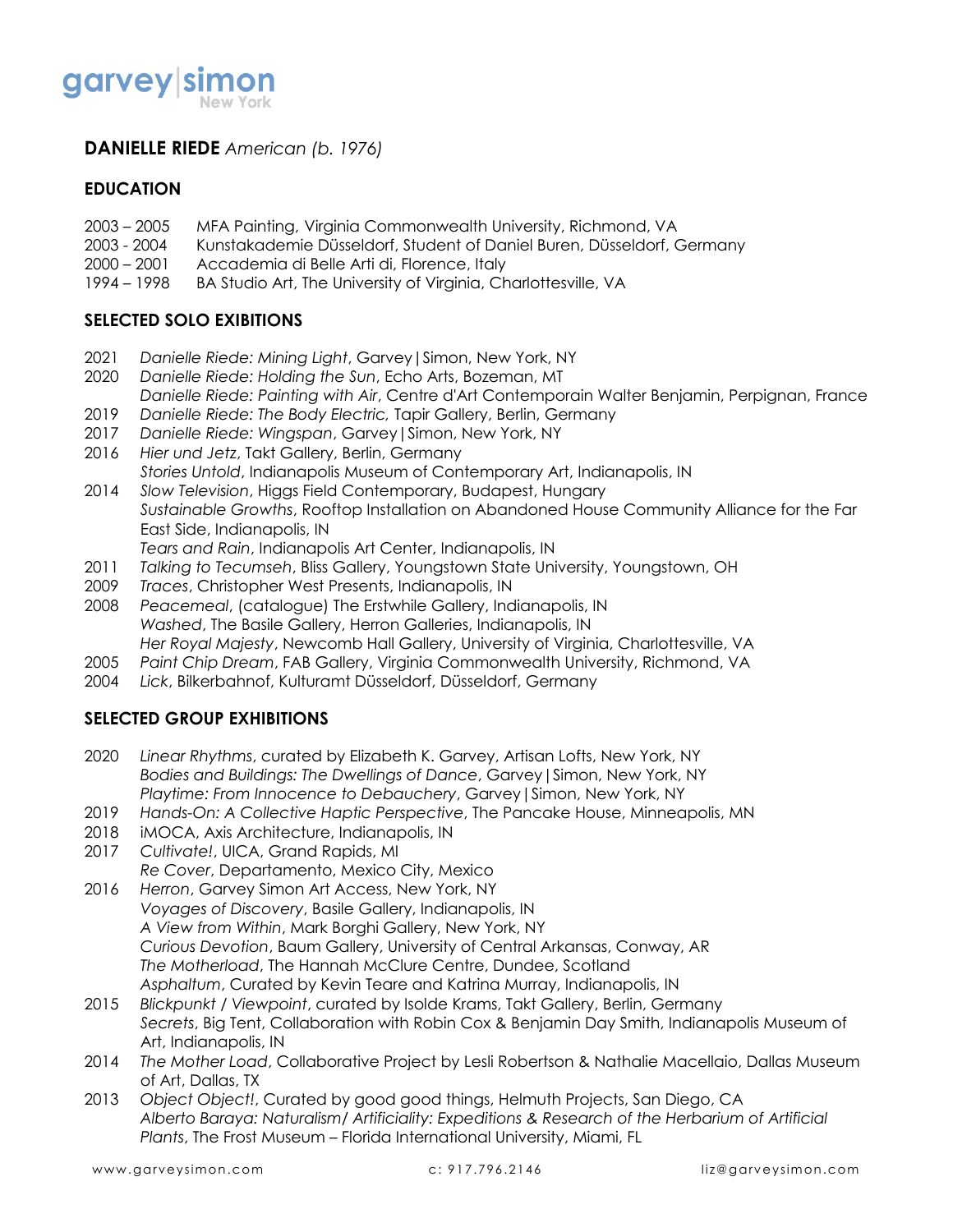

*Nouvelle presentation des collections*, Musee Regional d'Art Contemporaine Languedoc-Roussillon, Serignan, France

- *The Mother Load*, Prescott College Art Gallery, Prescott, AZ
- 2012 Effetto Bienniale, Museo de la Ciudad, Merida, Mexico *Bowwow*, Emde Gallery, Cologne, Germany
- 2011 Brizzel Finale, Institut für Skulpturale Peripherie, Düsseldorf, Germany *Expedition Bogotá – Indianapolis*, Indianapolis Museum of Contemporary Art, Indianapolis, IN *Brizzel*, (two-person with Friederike Mainka), Institut für Skulpturale Peripherie, Düsseldorf, Germany

*Re Cover: Ciclo de Cine y Vistas Guiadas*, Casa del Lago Juan Jose Arreola, Sala Lumière, Mexico City, Mexico

- *Faction*, curated by Jeffrey Courtland Jones, The University of Dayton, Dayton, OH 2010 *Das Seewerk 2010* (catalog), Das Seewerk, Moers, Germany
- *Proyecto Re-Cover*, La Universidad del Claustro de Sor Juana, Mexico City, Mexico *Informal Relations*, curated by Scott Grow, Indianapolis Museum of Contemporary Art, Indianapolis, IN
- 2009 *Nouvelle Anné Nouvelle Vue*, The Sérignan Museum, Sérignan, France *Shades – Drawing the Space*, curated by Anila Agha, O'Kane Gallery, University of Houston, Houston, TX
- 2008 *Top Secret*, exhibition in book form, Daniel Buren Studio, Paris, France
- 2007 *Material Presence*, curated by Scott Grow, The Marsh Gallery, Herron Galleries (catalogue), Indianapolis, IN

*Village of 10,000 Smokes*, (two-person w/ Calvin Burton), Off Grounds Gallery, McIntire Department of Art, Charlottesville, VA

- 2006 *Inaugural show for the Sérignan Museum*, The Sérignan Museum, Sérignan, France *Plan 06: Forum for Contemporary Architecture in Cologne*, Cologne, Germany *Sechsmal Baukunst*, StadtRevue-Haus, Joint project with architect Norbert Goljan *Scope Miami*, ADA Gallery, Miami, FL
- 2005 *Double Chin*, Stux Gallery, New York, NY *Counterpoints*, The Benaki Museum (catalogue), Athens, Greece *A Y Regarder de Pres*, L'Espace d'art contemporain, Sérignan, France *Gustav Fayet*, curated by Daniel Buren (included in Contre Toute Logique) *2nd MFA Biennial*, The Delaware Center for Contemporary Art, Wilmington, DE *Sweet Substitute*, California Institute of the Arts, Valencia, CA

### **SELECTED BIBLIOGRAPHY**

- 2020 *Danielle Riede: Painting with Air*, "Paint Chip," essay by Daniel Buren "Danielle Riede: Between Abstraction and Alchemy," essay by Max Weintraub
- 2018 "Meet Danielle Riede," *Voyage Chicago*. June 19, 2018. "Flashes & Strokes: A Tale of Two Mediums," *Voyage Chicago*, May 2018. Grossman, Dan. "12-ish Indoorsy Destinations to Make Your Winter Fun Again," *Nuvo.net*, January 27, 2018.
- 2017 "ArtPrize Nine Artist Feature: Danielle Riede (August 2017)," *Urban Institute for Contemporary Arts*. August 2017.
	- "Danielle Riede: Wingspan," *ArtForum*. RoundNYC.com. 2017.
- 2016 Grossman, Dan. "500 Reasons to Come out to the First Friday Art Tour, A talk with Danielle Riede," Nuvo, May 7, 2016.

Grady, Danielle. "Herron Artists get NYC Exposure," *Indy Star*. July 22, 2016.

- 2014 Object Object!: A Selection of Smaller Works, a project by good good things at Helmuth Projects, Lauren Lockhart and Lara Bullock
- 2013 Schauer, Julie. "Wood, Mud and Scraps in Eco-Art Today," Artventures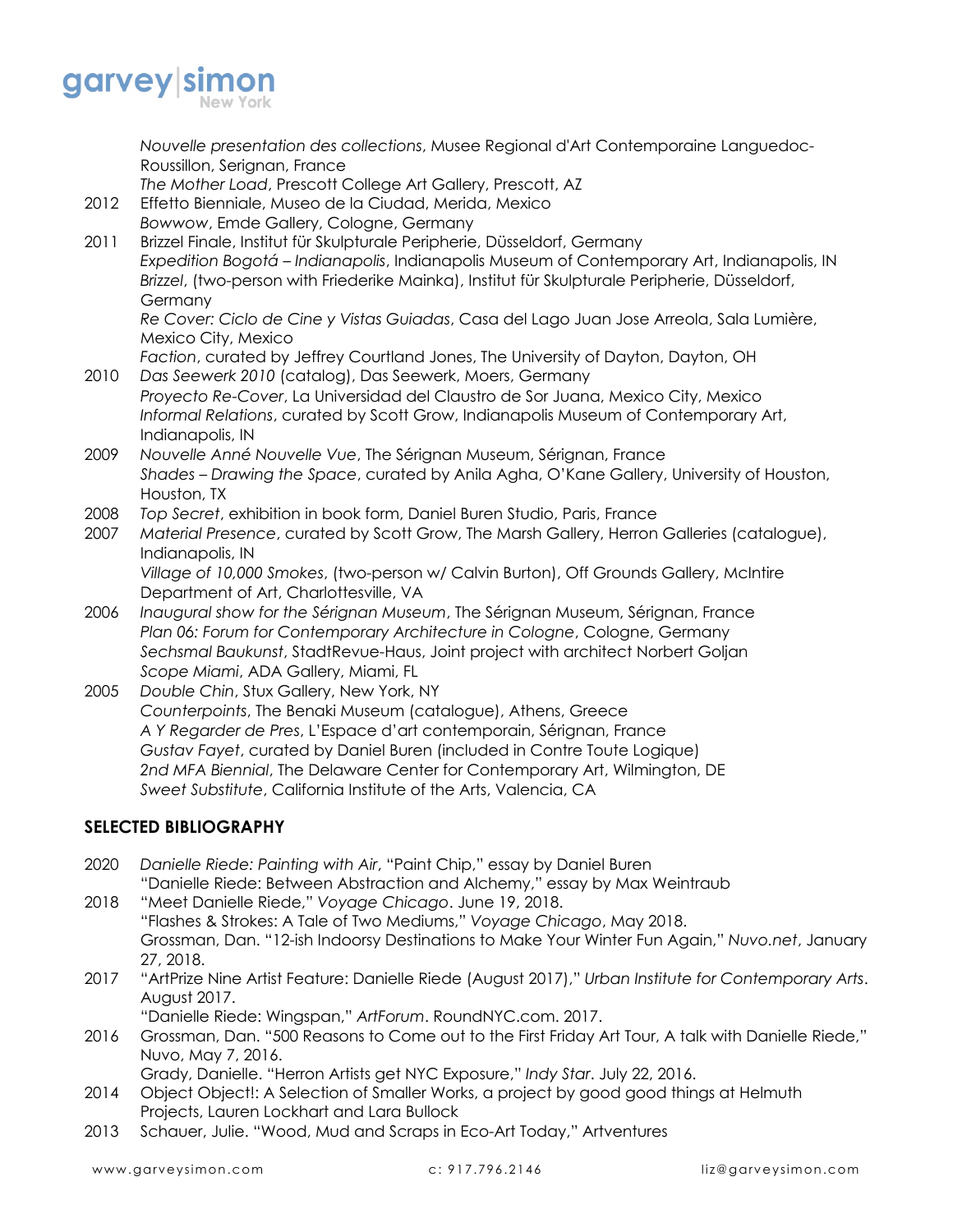# garvey simon

- 2012 Lewis, John Oliver and McCambly, Jessica. "5 from 1 with Danielle Riede," Glasstire Southern California, http://www.glasstire.com, August 2012 Expedition Bogotá – Indianapolis, Essay by Amanda York "Re Cover", Casa Del Lago Annual Review, Mexico City
- 2011 Liégy, Edith. "Les chemins de peinture recyclée de Danielle Riede," http://www.jardin-ecoculture.com, December 2011
- 2010 Vorschau 2010, http://www.das-seewerk.de/cms/, August 2010. Das Seewerk 2010, Mooers, Germany
- 2009 Danielle Riede 2003-2008, forward by Jean Robertson MW Capacity. http://mwcapacity.wordpress.com, December 2009 Grow, Scott. "Danielle Riede Interview," October 2009, http://vimeo.com/7210822 DiNicola, Travis and West, Christopher. Interview on "The Art of the Matter," WFYI, http://www.wfyi.org/podcast, Sept. 25, 2009. Marshall, Konrad. "Art Installations attract viewers into their spaces," IndyStar.com, July 18, 2009.
- 2008 Bowring, Tim. "Zero Hour: Interview with Danielle Riede," 97.3 WRIR, January 18, 2008.
- 2007 Kobert, Linda. "Embracing Possibility Danielle Riede's installations blend color, form and opportunity.," A & S Online: University of Virginia, October 24, 2007.
- 2006 "A y regarder de près" in A Sérignan, Contre Toute Logique… 15 Ans d'Art Contemporain, Somogy Editions d'art, France

Fabre, Clarisse. "Sérignan, Stupefiant Village Culturel," *Le Monde*, December 16, 2006, p. 1, 29. Croci, Daniel and Moreau. Virginie, "Musée y d'art contemporain de Sérignan: Ouvertures!," *Herault Juridique & Economique*, September 28, 2006, p. 34.

Fassio, Bertrand. "il se passe toujours quelque chose a Sérignan," Gazette Economique & Culturelle, September 26, 2006, p.23-30.

Art 11. "Ouverture du musee de Sérignan," 2006, http://www.art11.com

Plan 06: Forum for Contemporary Architecture in Cologne. *Sechsmal Baukunst*, 2006, http://www.plan-project.com.

Midiblogs.com. "23 septembre, 11 h: Inauguration de Musée de Sérignan et de l'exposition Daniel Buren/Lawrence Weiner, en presence de 60 artistes," 2006, http://serignan.midiblogs.com.

Koeln Architektur.de. "Plan 06: Sechmal Baukunst," 2006, www.koelnarchitekture.de.

2005 Counterpoints, Benaki Museum, Athens, Greece

"Daniel Buren: commissaire d'exposition," http://www.danielburen.com.

"Des nouveaux acteurs de le scène critique international reunis a Sérignan par Daniel Buren," Sèrignan en Languedoc: Le Journal, Sept. 8, 2005. P. 14.

"De jeunes creatures en 'libre excés'," *Hérault Juridique & Economique*, Sept. 2005, p. 8.

"Sérignan Art Contemporaine: un expo 'A y regarder de pres'," *Midi Libre*, Sept. 15, 2005, p.5. "Mieux vaut le qualitative au quantitative/Better the Qualitative than the Quantitative," Béziers Actualité, Sept. 12, 2005, p.9.

2004 "Educacion y arte: Entrevista con Daniel Buren," Replica21, www.replica21.com/archivo. Bouquet, issue no. 2, untitled poem, Dusseldorf, Germany Vor Ort, Galeria Garash, Mexico D.F.

### **GRANTS AND AWARDS**

2019 Randolph H. Deer endowed professorship of painting at Herron School of Art and Design at IUPUI